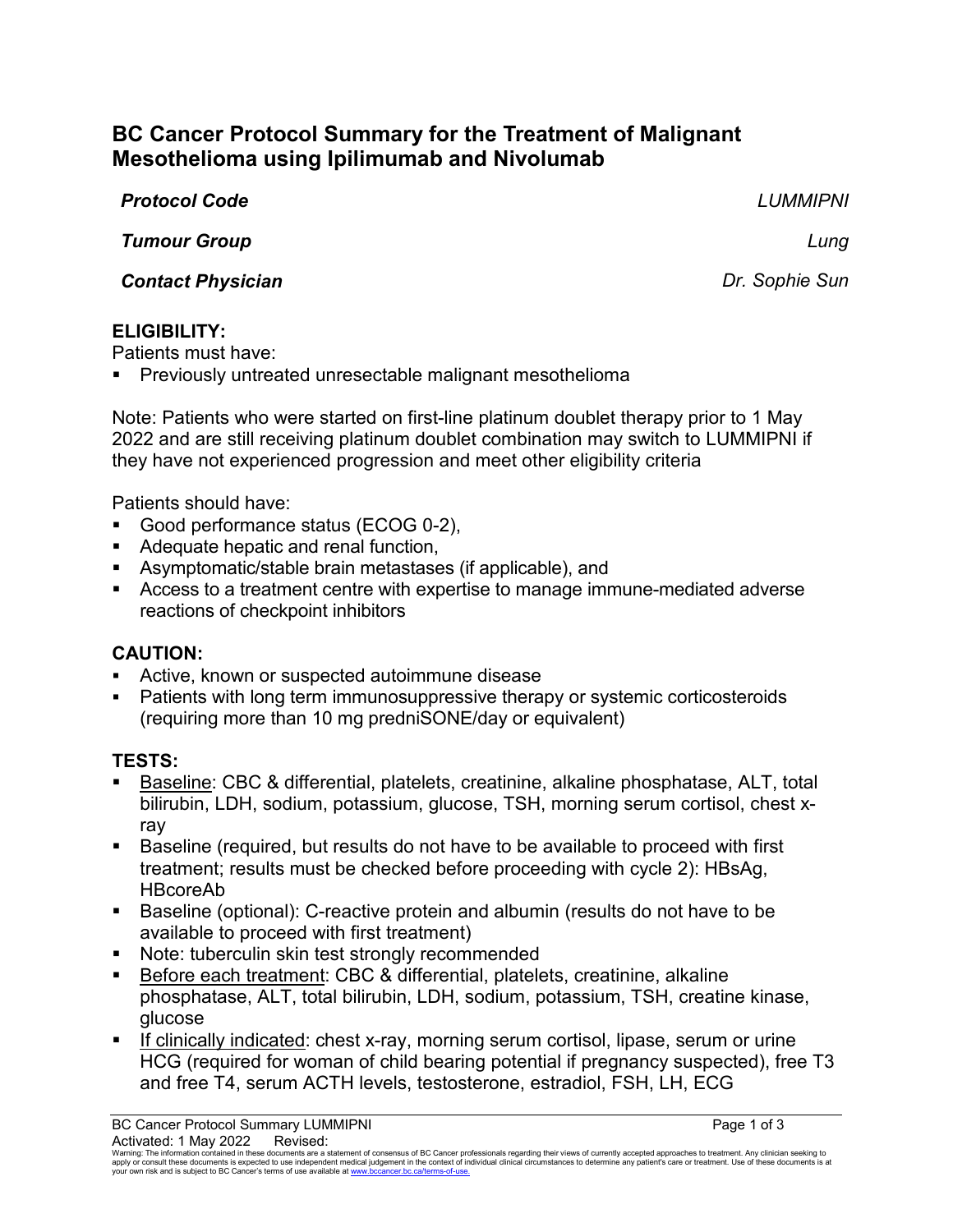Weekly telephone nursing assessment for signs and symptoms of side effects while on treatment (optional).

## **PREMEDICATIONS:**

- Antiemetics are not usually required.
- Antiemetic protocol for low emetogenicity (see [SCNAUSEA\)](http://www.bccancer.bc.ca/chemotherapy-protocols-site/Documents/Supportive%20Care/SCNAUSEA_Protocol.pdf).
- If prior infusion reactions to ipilimumab or nivolumab: diphenhydrAMINE 50 mg PO, acetaminophen 325 to 975 mg PO, and hydrocortisone 25 mg IV 30 minutes prior to treatment

| Drug       | <b>Dose</b>                                       | <b>BC Cancer Administration Guideline</b>                                               |
|------------|---------------------------------------------------|-----------------------------------------------------------------------------------------|
| nivolumab  | 3 mg/kg on Days 1, 15, and 29<br>(maximum 240 mg) | IV in 50 to 100 mL NS over 30 minutes<br>using a 0.2 micron in-line filter*             |
| ipilimumab | 1 mg/kg on Day 1                                  | IV in 25 to 100 mL NS over 1 hour 30<br>minutes**<br>using a 0.2 micron in-line filter* |

### **TREATMENT:**

\* Use a separate infusion line and filter for each drug

\*\* If no infusion reactions after 2 treatments, may infuse subsequent doses over 30 minutes

Repeat **every 6 weeks** until disease progression, unacceptable toxicity, or a maximum of 17 cycles or 2 years of treatment.

# **DOSE MODIFICATIONS:**

No specific dose modifications. Toxicity managed by treatment delay and other measures (see [SCIMMUNE](http://www.bccancer.bc.ca/chemotherapy-protocols-site/Documents/Supportive%20Care/SCIMMUNE_Protocol.pdf) protocol for management of immune-mediated adverse reactions to checkpoint inhibitors immunotherapy,

[http://www.bccancer.bc.ca/chemotherapy-protocols](http://www.bccancer.bc.ca/chemotherapy-protocols-site/Documents/Supportive%20Care/SCIMMUNE_Protocol.pdf)[site/Documents/Supportive%20Care/SCIMMUNE\\_Protocol.pdf\)](http://www.bccancer.bc.ca/chemotherapy-protocols-site/Documents/Supportive%20Care/SCIMMUNE_Protocol.pdf).

### **PRECAUTIONS:**

 **Serious immune-mediated reactions**: can be severe to fatal and usually occur during the treatment course, but may develop months after discontinuation of therapy. They may include enterocolitis, intestinal perforation or hemorrhage, hepatitis, dermatitis, neuropathy, endocrinopathy, pneumonitis, as well as toxicities in other organ systems. Early diagnosis and appropriate management are essential

Warning: The information contained in these documents are a statement of consensus of BC Cancer professionals regarding their views of currently accepted approaches to treatment. Any clinicial sexpected by the sector of th your own risk and is subject to BC Cancer's terms of use available at www.